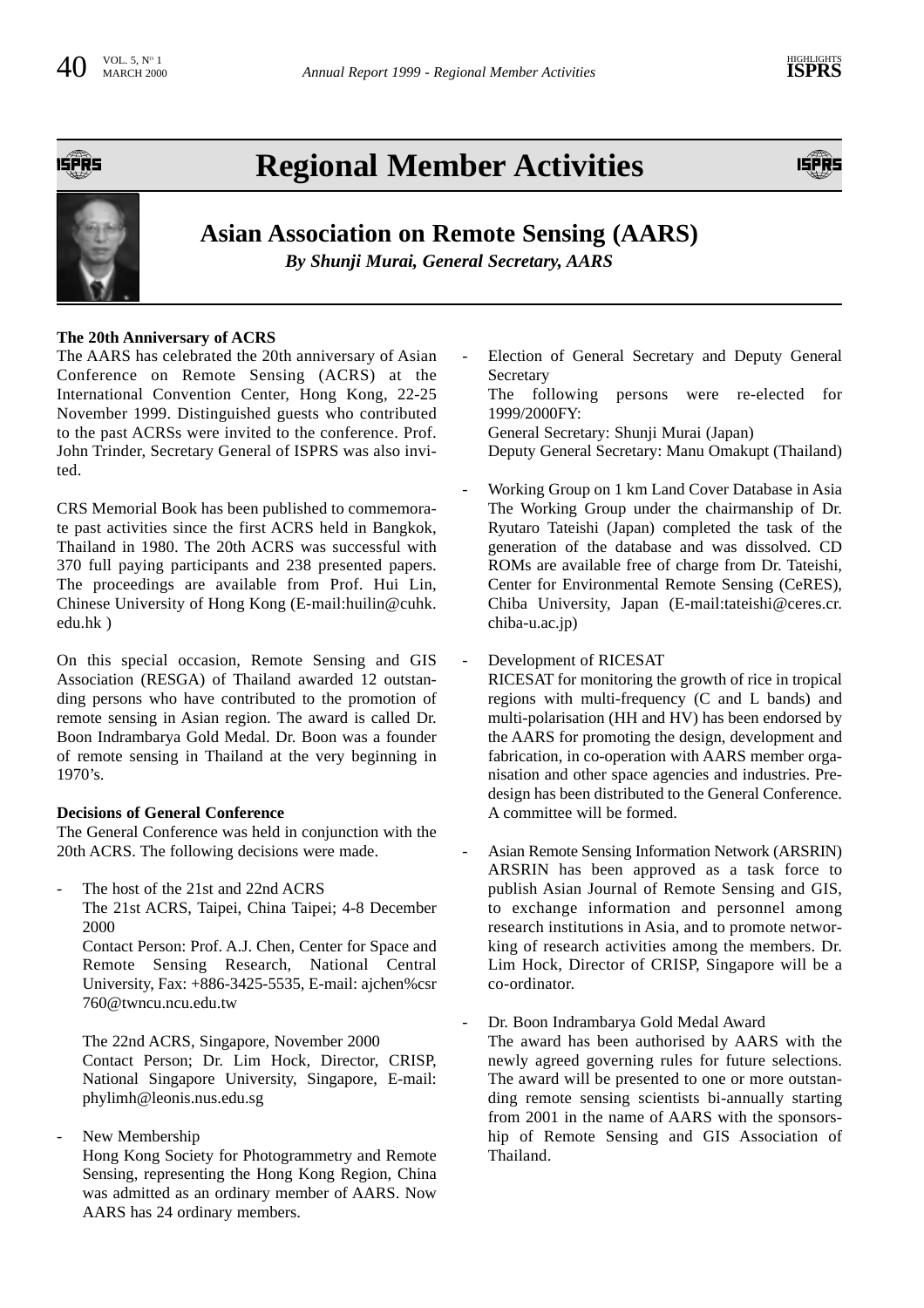## **European Association of Remote Sensing Laboratories (EARSeL)**

*By Lucien Wald, Secretary General, EARSeL*

#### **General Information**

The Bureau and Council of EARSeL met twice in 1999, once in January in Paris and the second time in May in Valladolid, Spain, on the occasion of the Annual General Assembly and Symposium. At each of these meetings future activities are decided and strategy options discussed.

Apart from its fundamental role of co-ordination among members through its Special Interest Groups and the dissemination of information, EARSeL strategy is focused upon co-operation with the international agencies involved in Earth observation, ISPRS and the national remote sensing societies. Co-operation is developing with three European organisations: OEEPE, EUROGI and CERCO, that are more especially involved in mapping and geographic information dissemination policy issues. The goals are to better understand the aims of each organisation and to identify mechanisms for co-operation and joint actions in order to avoid the duplication of activities.

During the Council meeting held in May, the present Bureau were re-elected for a further term of two years :

| Chairman          | Dr. Robin Vaughan, University of                       |
|-------------------|--------------------------------------------------------|
|                   | Dundee, United Kingdom                                 |
| Vice-Chairman     | Prof. Dr. Eberhard Parlow, University                  |
|                   | of Basel, Switzerland                                  |
| Secretary-General | Dr. Lucien Wald, Ecole des Mines de                    |
|                   | Paris, France                                          |
| Treasurer         | Dr. Peter Winkler, FÖMI Remote                         |
|                   | Sensing Centre, Budapest, Hungary                      |
|                   | East/West relations Dr. Tomas Benes, Lesproject Forest |
|                   | Management Institute, Brandys-nad-                     |
|                   | Labem, Czech Republic                                  |
|                   |                                                        |

#### **EARSeL Activities during 1999**

1999 has essentially been a year of preparation for a very full programme of Workshops and conferences to be held in the year 2000. The theme of the EARSeL 1999 Symposium was also prospective: *Remote Sensing in the 21st century: economic and environmental applications*. This was followed by a Workshop on: *Fusion of sensor data, knowledge sources and algorithms for extraction and classification of topographic objects*, organised jointly by the EARSeL SIG on Data Fusion and ISPRS WG III/5, WG IV/11.2 and WG VII/4. This was very much appreciated by those who participated and after all expenses had been paid it generated funding for three students to attend the ISPRS Congress in the year 2000.

joint session at UNISPACE III held in July in Vienna. The theme was: *Remote Sensing for the Detection, Monitoring and Mitigation of Natural Disasters*. Four papers were presented by speakers representing EARSeL and four representing ISPRS. These papers have been published in the ISPRS Archives. This theme will be developed in greater depth at the international meeting being organised by EARSeL and UNESCO, "RISK 2000" to be held in 2000 in Paris.

#### **Annual Symposium**

At the annual symposium, held at the end of May at the University of Valladolid in Spain, keynote papers were given on the future European Space Agency Earth Observation strategy and its 'Living Planet' Programme and by the Council of Europe on their EUROPA Major Hazards Agreement. The major themes addressed in the oral sessions included: Agriculture and Forestry, Meteorology, Hydrology, Oceanography, Forest Fires, Hazards and New Techniques and Methodologies. The conclusions of these sessions pointed to the fact that remote sensing techniques are playing an ever more important role in monitoring and helping in mitigating the effects of environmental pollution and natural disasters.

#### **EARSeL Web-site**

The EARSeL Web site is now based at the Ecole des Mines de Paris in Sophia Antipolis, France, supervised by the Secretary-General. EARSeL members are listed in a Directory database, which can now be searched by means of a standard http interface. (URL: http://www-earsel. cma.fr/earsel\_dir. The Special Interest Groups are listed with links to their specific home pages. Future events organised or co-organised by EARSeL are also listed with links to their specific home pages.

#### **EARSeL Publications in 1999**

The quarterly *EARSeL Newsletter* appeared regularly. The December issue was a special issue with several articles dedicated to various approaches to distance learning.

The *Proceedings of the annual symposium 1998* held in Enschede, The Netherlands, were published by Messrs. Balkema, NL.

The *Proceedings of the Workshop on Imaging Spectroscopy*, held in Zurich, Switzerland, in October 1998, were also edited and published by EARSeL.

#### **Relationship with ISPRS**

EARSeL also co-operated with ISPRS in organising a

It is the policy of EARSeL to co-ordinate research efforts